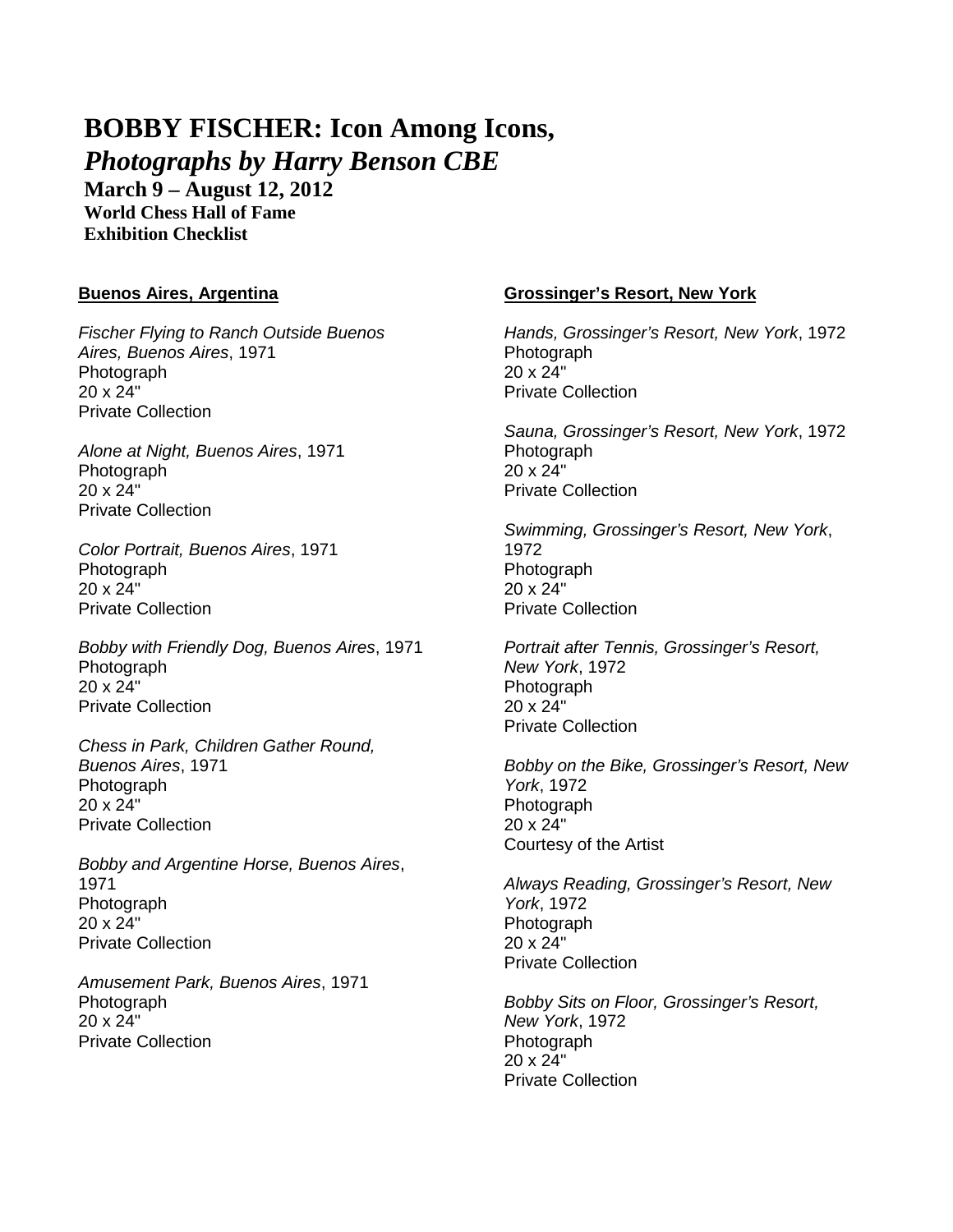## **Reykjavík, Iceland**

*Fischer vs. Spassky, Game One, Iceland*, 1972 Photograph 20 x 24" Private Collection

*Bobby Wrapped in a Blanket, Iceland*, 1972 Photograph 20 x 24" Private Collection

*Bobby Kissed by a Horse, Iceland*, 1972 Photograph 20 x 24" Private Collection

*Bobby's the Champ, Iceland*, 1972 Photograph 20 x 24" Private Collection

*Fischer in Pool, Iceland*, 1972 Photograph 20 x 24" Private Collection

*Winner's Check, Iceland*, 1972 Photograph 20 x 24" Private Collection

*Fischer Portrait, Iceland*, 1972 Photograph 20 x 24" Private Collection

*Chess in Hotel Room at Night, Iceland*, 1972 Photograph 20 x 24" Private Collection

*On the Bed at Night, Iceland*, 1972 Photograph 20 x 24" Private Collection

*Doorway to Fischer's Iceland House, Iceland*, 1972 **Photograph** 20 x 24" Private Collection

#### **Icons**

*Tina Turner and Janis Joplin, Rolling Stones Concert, Madison Square Garden, New York City*, 1968 Photograph 17 x 22" Courtesy of the Artist

*Jacqueline Bouvier Kennedy, Laurentian Mountains, Canada*, 1968 **Photograph** 17 x 22" Courtesy of the Artist

*Boris Spassky, Reykjavik, Iceland*, 1972 Photograph 17 x 22" Courtesy of the Artist

*Bob Dylan, Diana Ross, Stevie Wonder, USA for Africa, Los Angeles, California*, January 28, 1985 Photograph 17 x 22" Courtesy of the Artist

*Martin Luther King's Funeral, Atlanta*, 1968 Photograph 17 x 22" Courtesy of the Artist

*Jack Nicholson, Billings, Montana*, 1975 Photograph 17 x 22" Courtesy of the Artist

*Greta Garbo, Antigua*, 1976 Photograph 17 x 22" Courtesy of the Artist

*Mia Farrow and Frank Sinatra, Truman Capote's Black and White Ball, Plaza Hotel, New York City*, 1966 Photograph 17 x 22" Courtesy of the Artist

*John Lennon, Paris, France*, 1964 **Photograph** 17 x 22" Courtesy of the Artist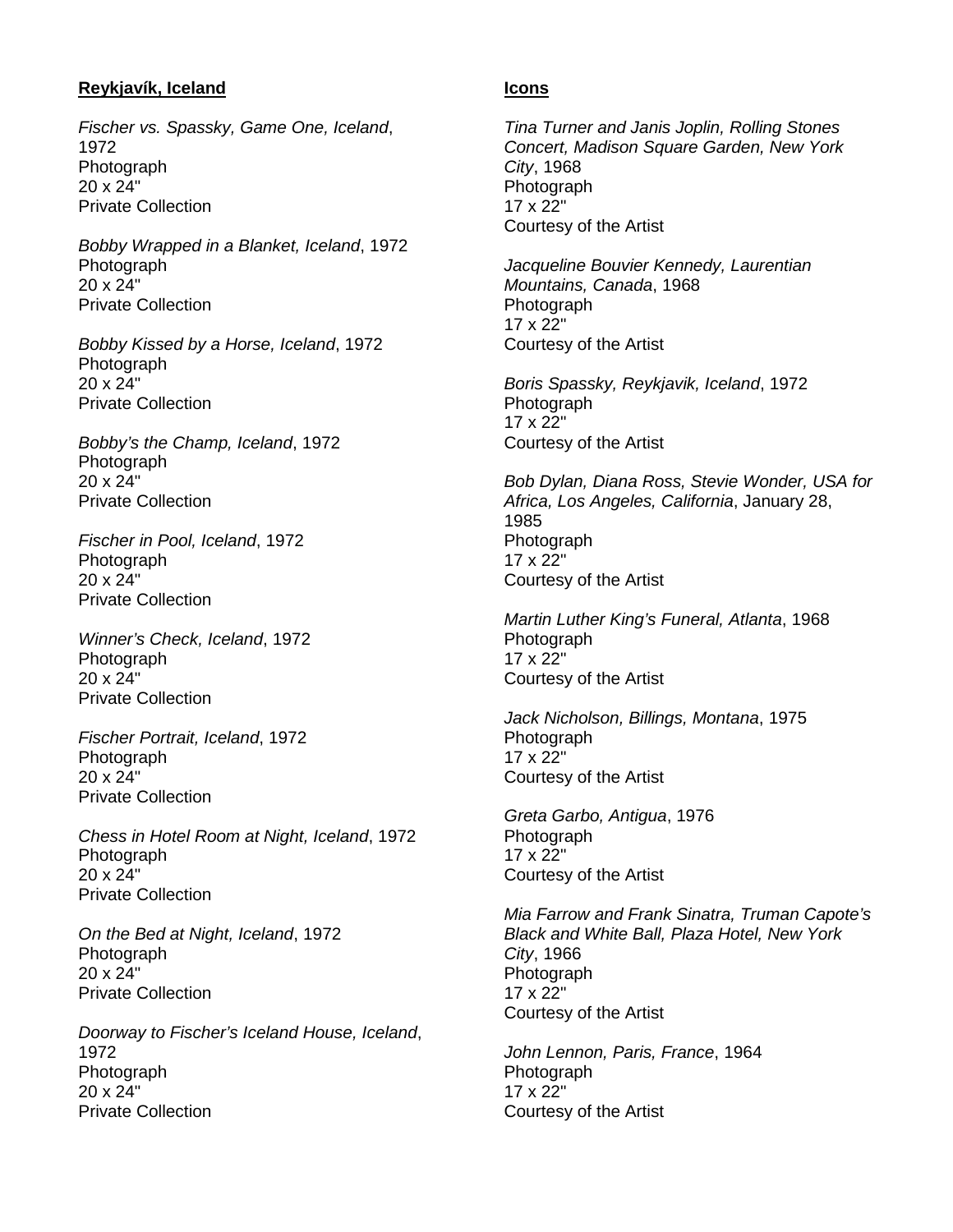*James Brown, Augusta, Georgia*, 1979 Photograph 17 x 22" Courtesy of the Artist

*Paul McCartney, New York City*, 1964 Photograph 17 x 22" Courtesy of the Artist

*Pete Townshend and Roger Daltrey, The Who Concert, Vancouver, British Columbia*, 1980 **Photograph** 17 x 22" Courtesy of the Artist

*Elizabeth Taylor, Bel Air, California*, 1992 **Photograph** 17 x 22" Courtesy of the Artist

*Valentino, New York City*, 1984 Photograph 17 x 22" Courtesy of the Artist

*Princess Diana, Glasgow, Scotland*, 1992 **Photograph** 17 x 22" Courtesy of the Artist

*President John F. Kennedy, Paris, France*, 1961 Photograph 17 x 22" Courtesy of the Artist

*Nixon and Sammy Davis, Jr., Republican Convention, Miami, Florida*, 1972 Photograph 17 x 22" Courtesy of the Artist

*Jerry Garcia, San Francisco*, 1992 **Photograph** 17 x 22" Courtesy of the Artist

**Photograph** 17 x 22" Courtesy of the Artist *The Beatles, Paris, France*, 1964 **Photograph** 17 x 22" Courtesy of the Artist

*Dolly Parton, Nashville, Tennessee*, 1976 Photograph 17 x 22" Courtesy of the Artist

*Andy Warhol, The Factory, New York City*, 1977 **Photograph** 17 x 22" Courtesy of the Artist

*President and Mrs. Ronald Reagan, the White House*, 1985 **Photograph** 17 x 22" Courtesy of the Artist

*Barbra Streisand, Central Park Concert, New York City*, 1967 Photograph 17 x 22" Courtesy of the Artist

*The Clintons Kiss, Little Rock, Arkansas*, 1992 **Photograph** 17 x 22" Courtesy of the Artist

*Ali Training, Lewiston, Maine*, 1965 Photograph 17 x 22" Courtesy of the Artist

*Halston, New York City*, 1978 Photograph 17 x 22" Courtesy of the Artist

#### **Hallway Photos**

*John Lennon and Beatles Fans, Amsterdam*, 1964 Photograph 20 x 24" Courtesy of the Artist